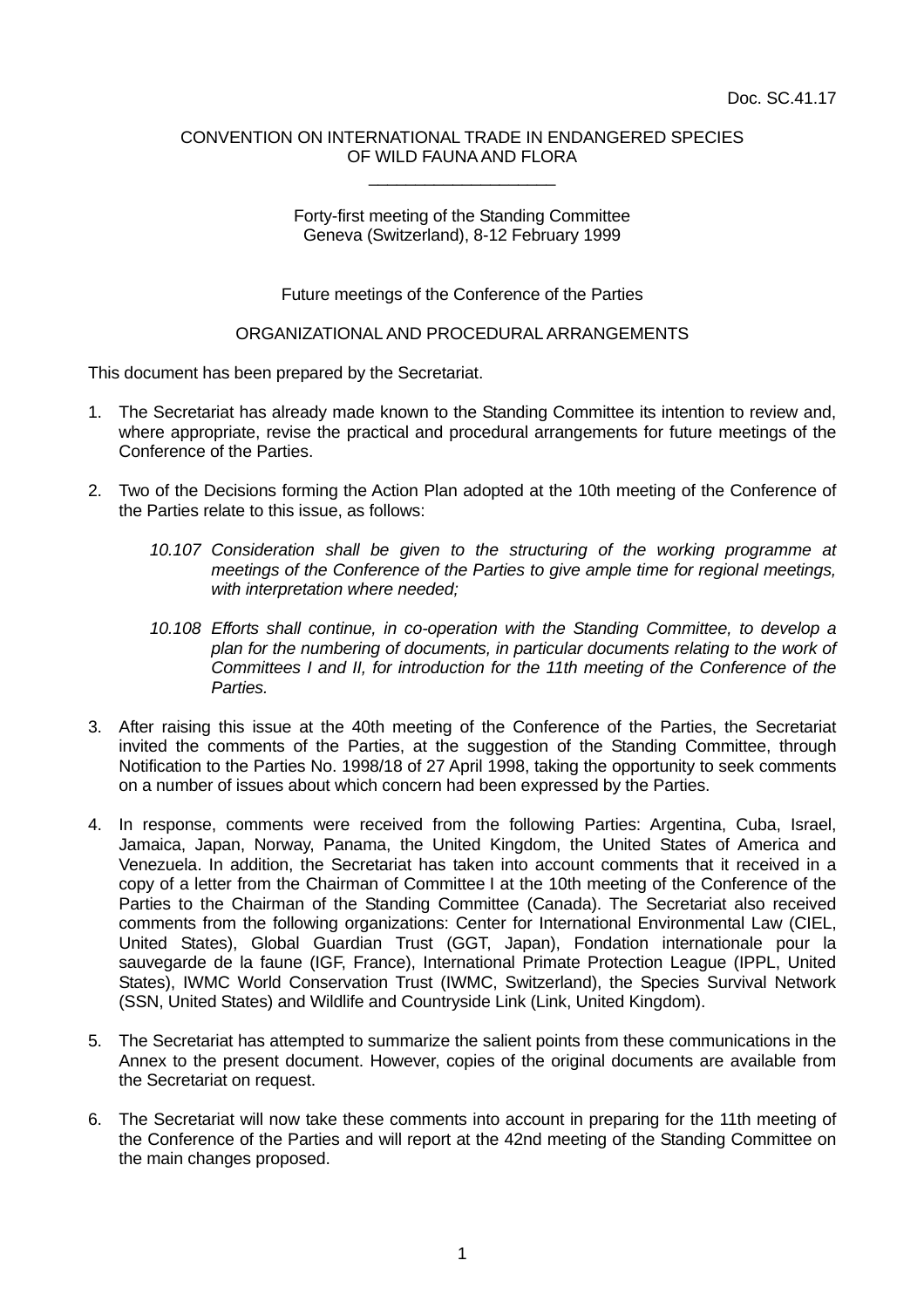## Comments received from Parties and organizations on the arrangements for future meetings of the Conference of the Parties

## **Revision of the Rules of Procedure**

**Argentina** – It is inappropriate to makes changes in something that is functioning well. The Rules of Procedure can be changed by the Parties whenever necessary.

**Cuba** – The Rules of Procedure should be adhered to closely.

**Israel** – No proposed changes, but seeks consistent and equitable application (i.e. limitations on debate should be imposed only as a last resort; abrogation of rules governing the use of Points of Order; the right of delegates to information; establishment of a working group to negotiate specific details of the elephant issue). Proposal to obtain the services of a competent professional parliamentarian.

**Japan** – There is no need to revise the Rules of Procedure but time should be taken to debate and adopt them.

**United States of America** – There is a need to increase awareness of the Rules of Procedure among participants in the meetings. The CITES Secretariat should act as a neutral party with the responsibility of explaining the Rules of Procedure to the chairmen and delegates. Suggests the preparation of a Guide to the Rules of Procedure, perhaps in co-operation with the United Nations Office of Legal Counsel. A good starting point would be the pamphlet prepared by the United Kingdom for CoP8. Training materials would also be helpful. Recommends that chairmen selected should be provided with a training session on the Rules of Procedure. A mock CoP should be included in the training provided to new Parties upon accession. Recommends specific changes and use of gender-neutral terms.

**CIEL** – Submits two documents: A Guide to the Rules of Procedure (11 pages); and Increasing Procedural Expertise at Meetings of the Conference of the Parties (seven pages). The former could form a useful basis for a guide and the latter is intended to provide helpful suggestions for improving procedures in the future.

**GGT** – Sees no reason to revise the current Rules, but sees a need to improve their application.

**IGF** – Correct application of existing rules is what is needed.

#### **Numbering of official documents**

**Argentina** – There is room for improvement, but no major problem is identified.

**Cuba** – There is room for rationalization in order to facilitate access to documents.

**Israel** –Reform is supported; no suggestions.

**Japan** – Present system is appropriate.

**United States of America** – The present system is confusing. Adoption of an entirely new numbering system is proposed. It would be preferable if the number of a document could correspond to the related agenda item number. A more user-friendly system is advocated: all agenda items should have a unique number, all official documents should have the same number as the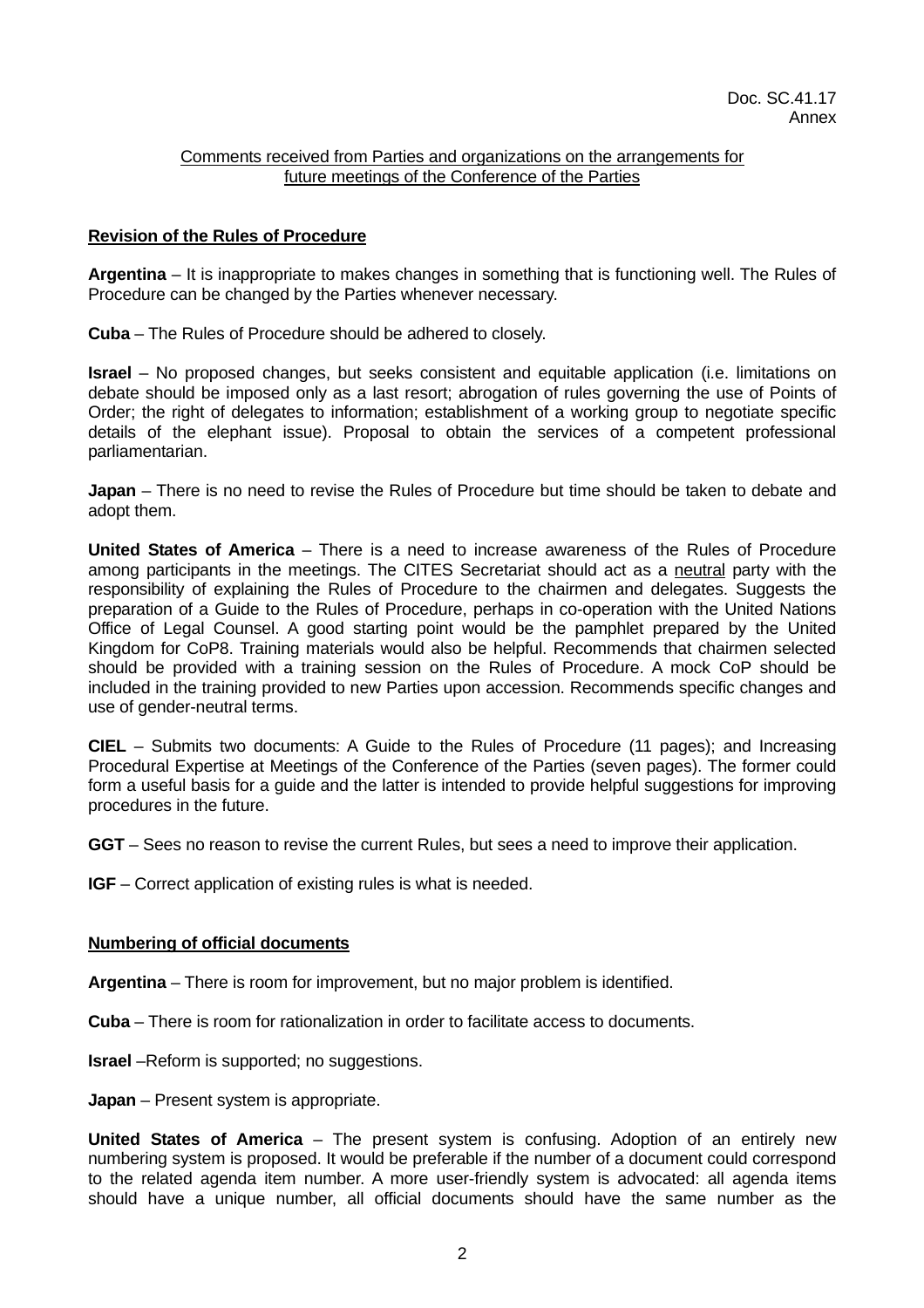corresponding agenda item, eliminate the confusing use of 'Doc' and 'Com' designations. The United States would be pleased to provide a sample agenda based on CoP10 that outlines this proposal. Any new numbering of documents should correspond to a new system of numbering of the agenda. The sequence of proposals for amending the appendices should be taxonomic. A system of numbering these documents is suggested: those relating to animals starting with A1; those relating to plants starting with P1; others starting with 1.

**GGT** – The present system is appropriate.

**IGF** – Steps should be taken to label documents better and to avoid stapling short documents together.

**IWMC** –It should be more evident when one document originates from discussion of another document.

## **Use of the secret ballot**

**Argentina** –This is a substantive question and it is inappropriate for the Secretariat to seek comments.

**Canada** – Does not favour easier access to secret ballots, but voting should be accelerated and improved.

**Cuba** –The present system should be maintained and there should be no increase in the number of countries required to move for a secret vote.

**Israel** – The secret ballot should be discouraged in order to ensure accountability of the vote cast, not in the name of the individual but in the name of the Party. Israel opposes the present system in which a minority-inspired secret ballot tends to undermine the concepts of democracy and accountability.

**Japan** – Japan does not wish to limit the exercise of the right to request a secret ballot.

**Norway** –Strongly supports maintaining the current use of the secret ballot.

**Panama** – Favours widespread use of the secret ballot.

**United Kingdom** – Prefers restricted use of the secret ballot.

**United States of America** – Prefers to eliminate the secret ballot or to make it difficult to obtain. Secret ballots are time-consuming and prevent transparency. The voting should be accountable to the Party. The United States advocates eliminating the use of the secret ballot or, at least, returning to the pre-CoP9 Rules of Procedure.

**Venezuela** – Favours use of the secret ballot in order to respect national sovereignty.

**GGT** – Opposes any attempt to restrict the use of the secret ballot.

**IPPL** – IPPL is concerned about the use of the secret ballot, which eliminates accountability and runs counter to the need for more transparency.

**IGF** – Considers the provisions on use of the secret ballot to be restrictive and defends the use as a bulwark of national independence.

**IWMC** –Making the use of the secret ballot more difficult would be inappropriate and antidemocratic and should not be accepted.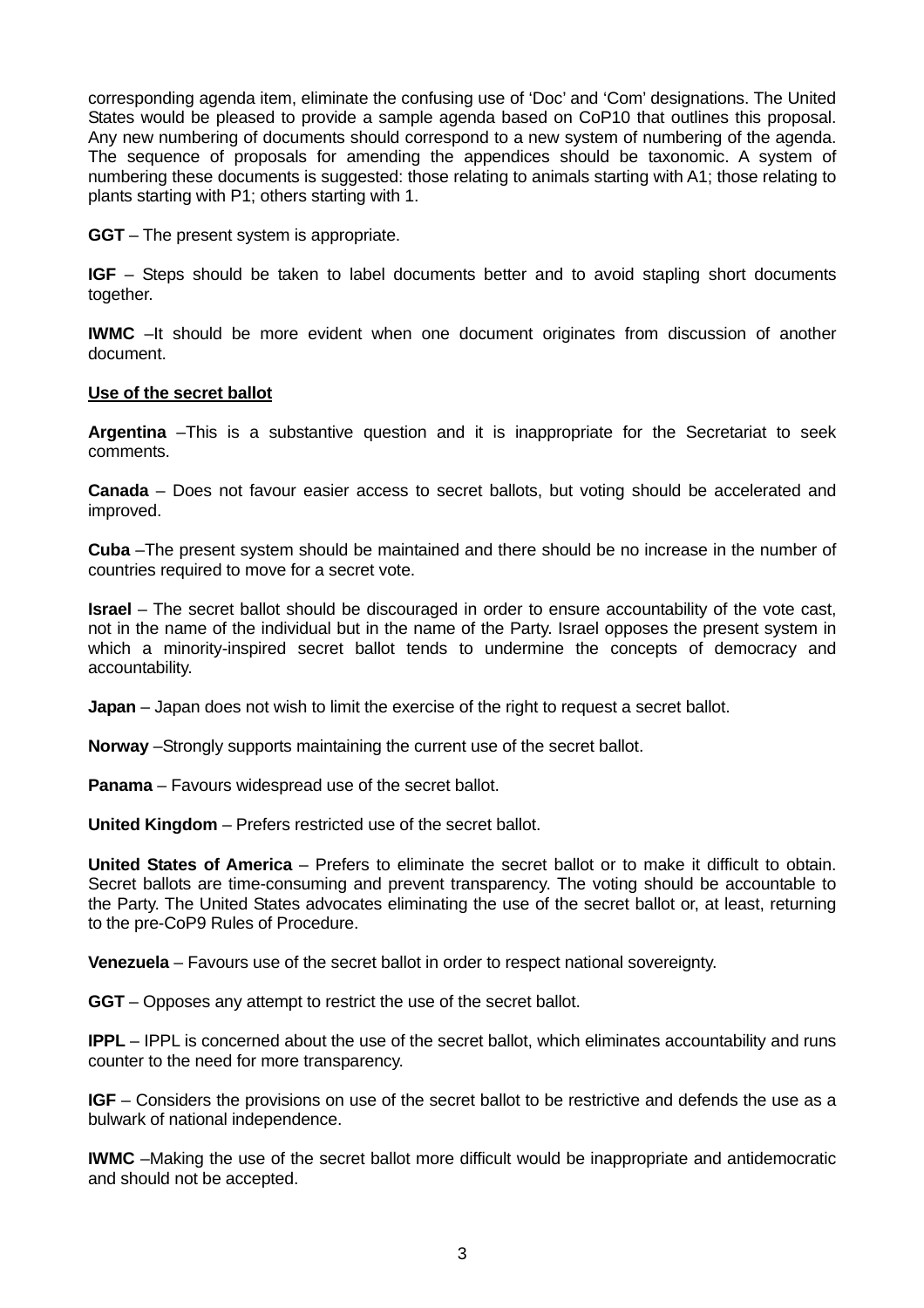## **Practical arrangements for secret ballots**

**Argentina** – Measures should be taken by the Secretariat to carry out secret ballots efficiently.

**Israel** – The present system has the potential for being abused. Proposes that ballots be distributed only after a vote in favour of the secret ballot has been conducted.

**Jamaica** – More effort should be made to explain the use of coloured voting cards.

**Japan** – More efficient procedures should be found.

**Panama** – Recommends the use of more identifiable voting cards and better ballot boxes.

**United Kingdom** – Argues in favour of electronic voting, postponement of ballots, and setting aside of a separate area.

**United States of America** – A new system is imperative, but should not be so simple as to encourage the frequent use of the secret ballot.

**GGT** –The present arrangements are satisfactory.

**IGF** – Loss of time could be avoided by ensuring that the procedure for secret ballots is clear in advance and that ballots are properly labelled for the appropriate Committee

**IWMC** – The system adopted in the latter part of CoP10 should be maintained. It is not necessary to call the Parties to vote by name if the ballot papers are appropriately coded. Debates could continue (on another subject if necessary) during the counts of the votes.

#### **Seating arrangements for participants and separation of observers and official delegations**

**Argentina** – No problems are identified.

**Cuba** –The present separation of official and observer delegations should be maintained. Practical measures are recommended, such as restricting the number of seats per delegation and expansion of the seating area.

**Israel** – The right of participation has been unjustly suppressed by the present rules. Better seating arrangements and reasonable access to delegations for observers should be provided.

**Japan** – Seating should be by alphabetical order only.

**GGT** – Present arrangements are adequate, but the Rules of Procedure should be strictly implemented.

**IGF** – The present rules are adequate. There should be a strict implementation of the separation of accredited delegations and observers from NGOs.

**IWMC** – The Rules of Procedure on this issue are clear and sufficient. Most difficulties are of a practical nature. The following suggestions are made: limit of seating for delegations to four in plenary/Committee I room (two at the table), two in Committee II room; provide seating for all Parties even if participation is not announced in advance; reserve an open-seating area for additional representatives of Parties with large delegations; reserve places for non-party States, UN institutions and intergovernmental organizations or those with a special relationship with the Secretariat; strictly implement separation of NGOs and official delegations; issue an information document about seating arrangements before the meeting.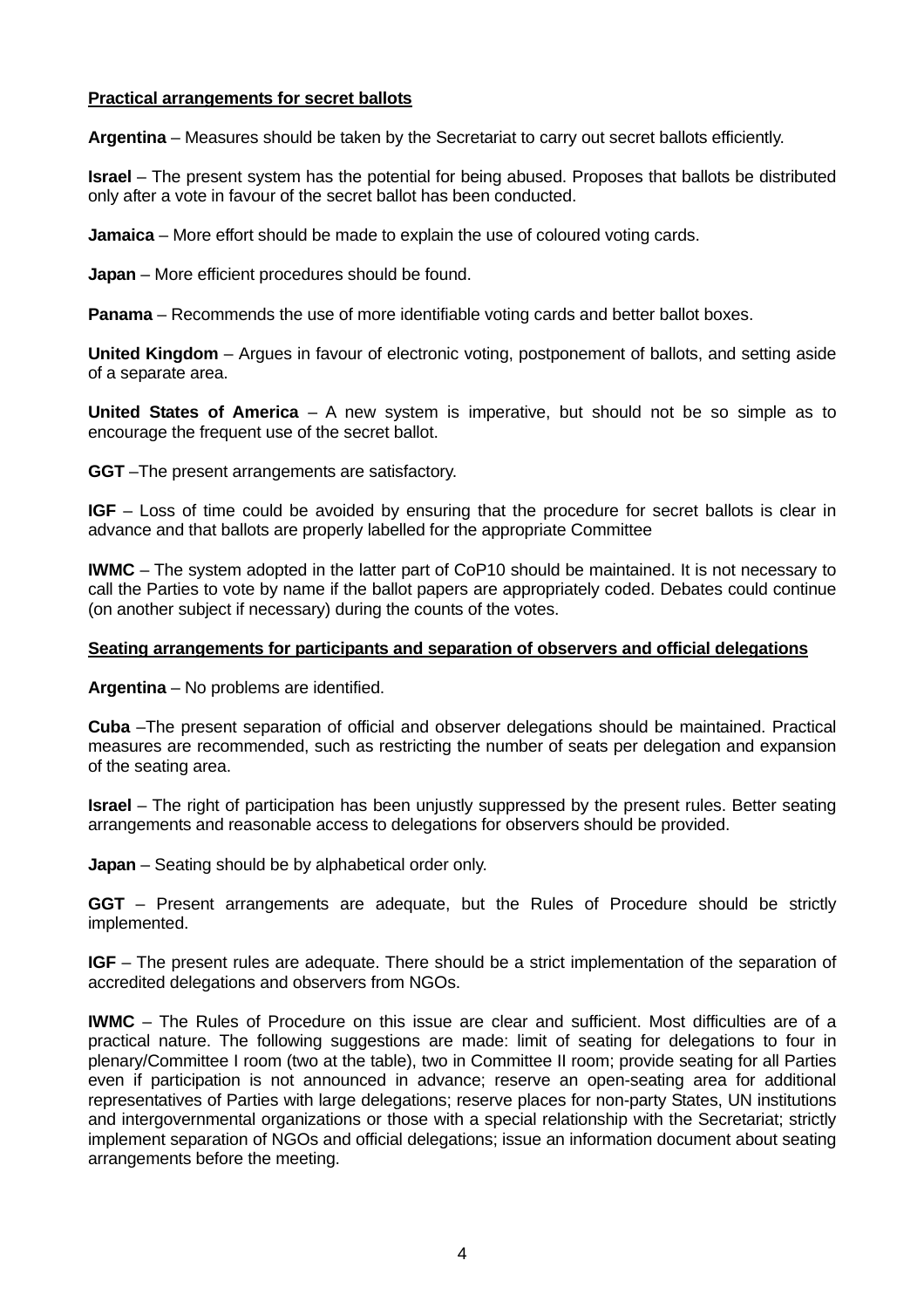## **Possibilities for interventions by observers**

**Canada** – Observers should have greater access to delegates, which has become difficult because of an increase in agenda items, and an increase in the number of Parties participating in the meetings at an increased rate of participation. Establishment of a culture of punctuality is preferable to introducing night sessions. The use of fora such as the Global Biodiversity Forum, held in advance of CoP 10, is useful for building consensus.

**Cuba** – Debate should be limited to Parties to the Convention, but a representative of NGOs should be able to speak in their collective name.

**Israel** – Abrogation of the right of observers to participate in debate is an unacceptable injustice.

**Japan** – Observers should have an opportunity to intervene in debate.

**United States of America** – Inputs from observers should be encouraged.

**GGT** –Rule 7 should be applied.

**IGF** – While time is always too short, every effort should be made to encourage free expression and exchange of ideas and information.

**IWMC** – The meetings are, above all, meetings of the Parties. Several suggestions are made to improve the use of time for interventions: limitations on the number of speakers for each issue and of the time allotted from the beginning of each meeting; giving the floor only to observer organizations with special expertise; not to give the floor to national observer organizations (as they should refer to their national delegations); establishment of guidelines for participants; etc.

# **Clearance of documents from observer organizations**

**Canada** – Only formal documents cleared through the Secretariat should be distributed via the pigeon holes for the delegations. All other material should be freely available on tables with no sanction from the Bureau or Secretariat.

**Cuba** – The unwieldy accumulation of documents should be better managed.

**Israel** – Observers and Parties should have the right to circulate any and all documents.

**Japan** – There should be stricter management of background documents.

**IPPL** - Inconsistent application of censorship is worse than censorship, and this issue should be reviewed carefully.

**GGT** – Rule 28 should be implemented more strictly.

**IGF** –Documents should be vetted after the meeting.

**IWMC** – Informal documents from Parties might not require vetting. More important than changing the current procedure for other documents is for the Standing Committee or Bureau to decide in advance on sanctions, which should be announced.

#### **Miscellaneous**

**Canada** - Suggests that consideration of species proposals be alternated. (Plants first in oddnumbered meetings of the CoP, animals first in even-numbered meetings.) An accelerated approval process for uncontested proposals is suggested, which would have the added benefit of encouraging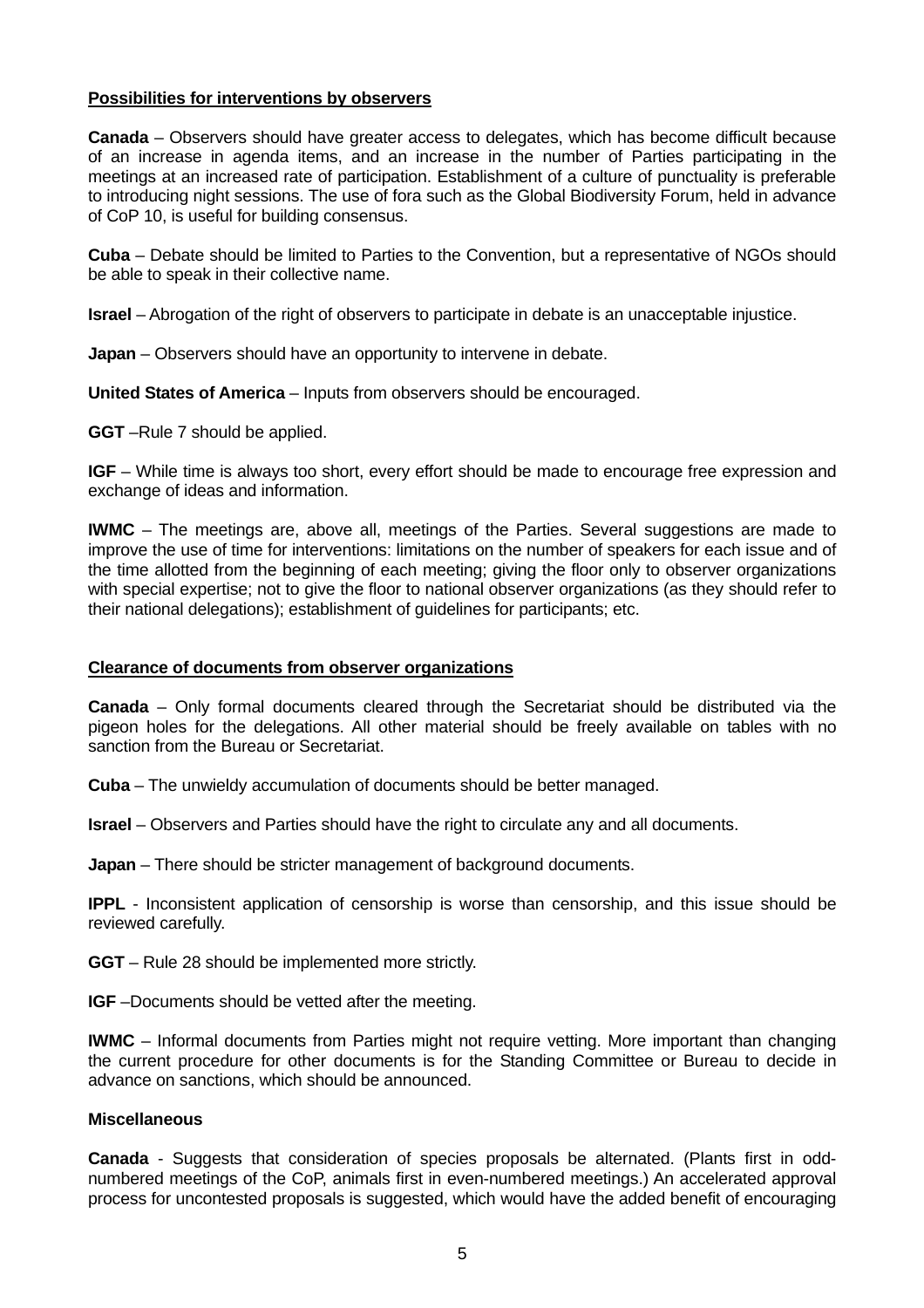Parties to consult before submission. Canada suggests larger, light-coloured background voting cards in order to facilitate counting. Prior testing of interpretation equipment should be conducted. The efficient handling of proposals to amend the annotations to listings must be dealt with between sessions. IUCN Analyses are important source of information on annotations.

**Israel** – CITES should emphasize transparency by applying the Rules of Procedure in a more forthright manner. Open meetings will ensure transparency, greater trust and respect. The trend to provide inadequate time for presentation and debate should be corrected.

**Jamaica** – All conference documents should be accessible using electronic mail. Care should be taken to ensure full distribution of species proposals to all range States. All conference documents should be available by e-mail and the use of a CITES conference Web site is recommended. Careful attention should be paid to proposals for discussion of species on the agenda.

**Japan** – Steps should be taken to prevent abusive behaviour and insulting language. Representatives of NGOs should have accepted credentials. Better documentation should be provided about NGOs and their representatives.

**United Kingdom** – Preparation of a guide on basic ground rules, the submission of documents, the role of the Bureau and the rights and responsibilities of the Parties is suggested. Several suggestions are made regarding the submission of documents. Maintenance of the daily journal introduced at CoP10 and improvements in the circulation of documents. Advocates the use of a voice-mail. Suggests study of numbering systems for documents and the use of colour paper to distinguish categories of documents. The use of electronic technology for the dissemination of information is encouraged. Regarding participation in debates, a number of suggestions are made: written guidance from the chairmen on how they plan to manage the debates; encouragement of joint interventions; compilation of speakers lists; appointment of spokesmen for NGOs; introduction of informal evening round-table discussions.

**United States of America** – **Availability of documents for distribution prior to the COP** – documents should be submitted electronically to the Secretariat. All documents should be posted on the CITES Web site as soon as they are received and translations posted as they become available. A notification should be issued asking whether Parties have the capacity to download documents electronically. The resulting significant savings should be used to help Parties that do not have Internet access. The United States is willing to work with the Secretariat. **Length of documents** – 2- 3 page summaries of any species proposal longer than 10 pages should be submitted. Long versions of the document would be provided only on request. Use of a visual count of votes is archaic; electronic system should be used. An electronic voting system would ensure efficiency, accuracy and removal of ambiguity. **Organization of the meetings** – Changes in the organization of meetings are necessary reducing procedural and ceremonial time and management should be improved, including: staggering of breaks, registration and ceremonies on Sunday evening and perhaps special sessions before the meeting. Particular attention should be paid to various aspects of seating arrangements.

**IWMC** – Regarding agenda items considered in plenary sessions only and acceptance of new documents, derogations from established rules are regrettable. Better implementation of existing rules is essential.

**Link –** Several proposals are made for improving the flow of documents. The preparation of a guide to rules of procedure is proposed. Development of reliable Internet links is suggested. Several proposals are made for allocating time for debate and for facilitating access to delegates.

**SSN** - Recommends establishing a grievance procedure in support of the Guidelines for Participation in Meetings of the Conference of the Parties, and requests flexibility and speed in dealing with documents and personal communications. They advocate returning to the former system using the grievance system to deal with conflicts. Delegate-observer dialogue should be facilitated through